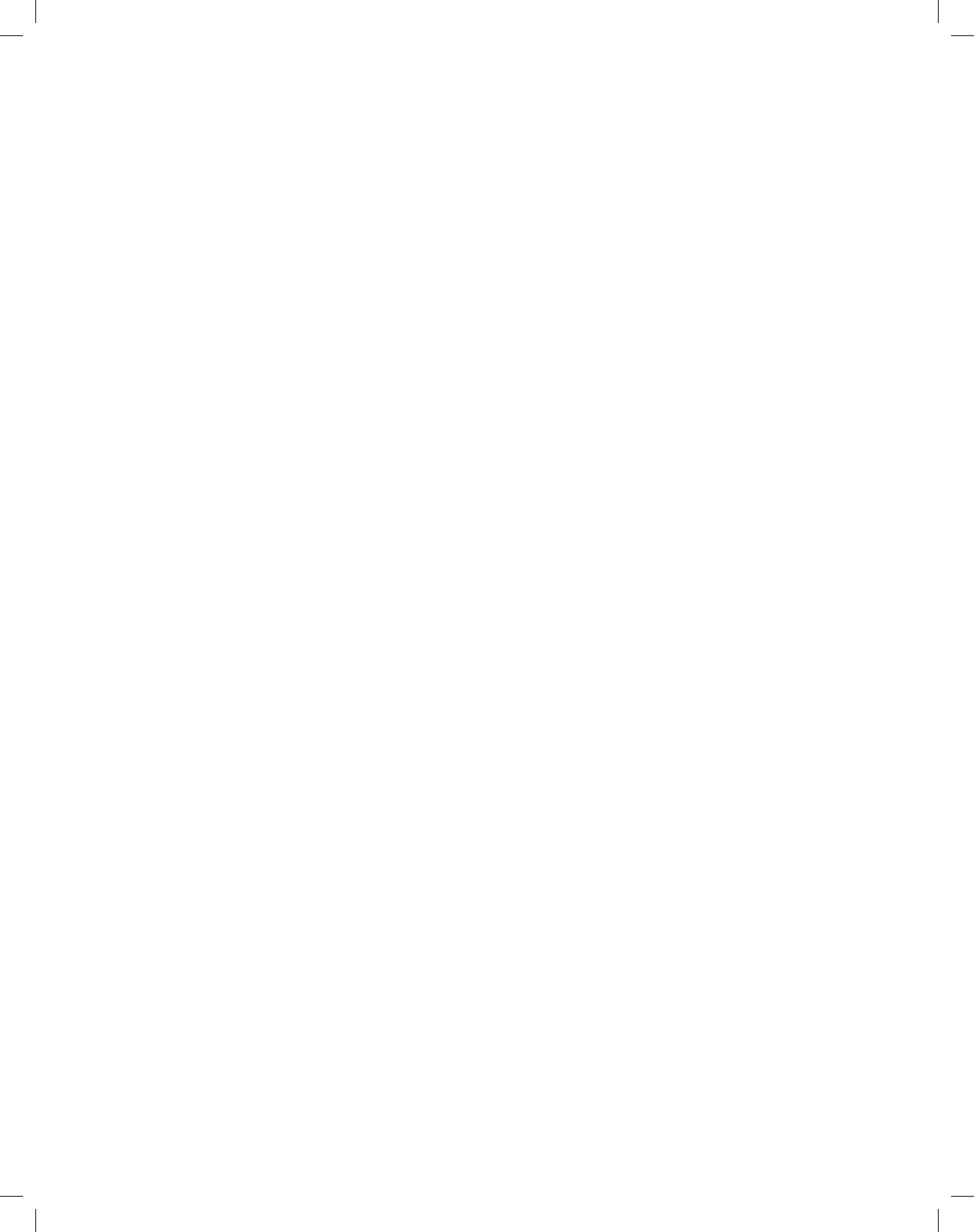# **TRANSLATED FINANCIAL STATEMENTS**

## **Balance Sheet as at March 31, 2022**

| <b>Particulars</b>                  | <b>Note</b> | As at<br>March 31, 2022 |                | As at<br>March 31, 2021 |                |  |
|-------------------------------------|-------------|-------------------------|----------------|-------------------------|----------------|--|
|                                     |             | <b>GBP</b>              | ₹              | <b>GBP</b>              | ₹              |  |
| <b>ASSETS</b>                       |             |                         |                |                         |                |  |
| <b>Non-current assets</b>           |             |                         |                |                         |                |  |
| <b>Financial assets</b>             |             |                         |                |                         |                |  |
| - Investments                       | 5           | 2,55,84,195             | 2,54,46,04,035 | 2,55,84,195             | 2,57,73,51,804 |  |
| - Loans                             | 6           | 7,50,000                | 7,45,95,000    | 6,00,000                | 6,04,44,000    |  |
|                                     |             | 2,63,34,195             | 2,61,91,99,035 | 2,61,84,195             | 2,63,77,95,804 |  |
| <b>Current assets</b>               |             |                         |                |                         |                |  |
| <b>Financial assets</b>             |             |                         |                |                         |                |  |
| - Other financial assets            | 7           | 55,291                  | 54,99,237      | 37,247                  | 37,52,263      |  |
| Cash and cash equivalents           | 8           | 6,073                   | 6,04,026       | 28,809                  | 29,02,274      |  |
|                                     |             | 61,364                  | 61,03,263      | 66,056                  | 66,54,537      |  |
| <b>Total assets</b>                 |             | 2,63,95,559             | 2,62,53,02,298 | 2,62,50,251             | 2,64,44,50,341 |  |
| <b>EQUITY AND LIABILITIES</b>       |             |                         |                |                         |                |  |
| Equity                              |             |                         |                |                         |                |  |
| Equity Share capital                | 9           | 3,500                   | 348,110        | 3,500                   | 3,52,590       |  |
| Other equity                        |             | 2,55,55,596             | 2,54,17,59,606 | 2,24,83,458             | 2,26,49,83,587 |  |
| <b>Total equity</b>                 |             | 2,55,59,096             | 2,54,21,07,716 | 2,24,86,958             | 2,26,53,36,177 |  |
| <b>Liabilities</b>                  |             |                         |                |                         |                |  |
| <b>Non-current liabilities</b>      |             |                         |                |                         |                |  |
| <b>Financial liabilities</b>        |             |                         |                |                         |                |  |
| - Borrowings                        | 10          | 7,75,000                | 7,70,81,500    | 6,25,000                | 6,29,62,500    |  |
|                                     |             | 7,75,000                | 7,70,81,500    | 6,25,000                | 6,29,62,500    |  |
| <b>Current liabilities</b>          |             |                         |                |                         |                |  |
| <b>Financial liabilities</b>        |             |                         |                |                         |                |  |
| - Borrowings                        | 10          |                         |                | 30,45,196               | 30,67,73,072   |  |
| - Other financial liabilities       | 11          | 58,383                  | 58,06,745      | 93,097                  | 93,78,592      |  |
| Other current liabilities           | 12          | 3,080                   | 3,06,337       | -                       |                |  |
|                                     |             | 61,463                  | 61,13,082      | 31,38,293               | 31,61,51,664   |  |
| <b>Total equity and liabilities</b> |             | 2,63,95,559             | 2,62,53,02,298 | 2,62,50,251             | 2,64,44,50,341 |  |

Note 1 to 18 form an integral part of these financial statements. This is the balance sheet referred to in our report of even date.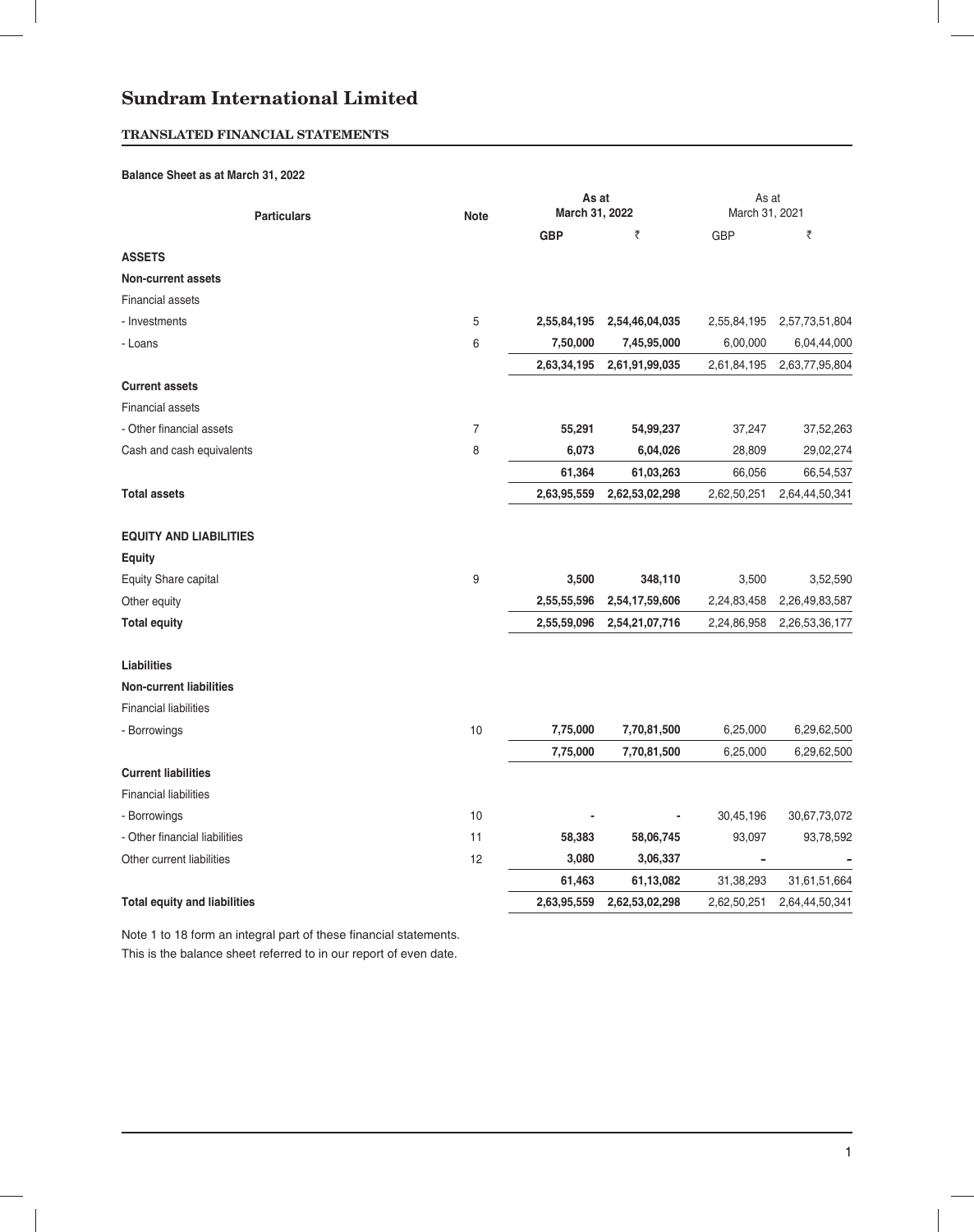# **TRANSLATED FINANCIAL STATEMENTS**

## Statement of Profit and Loss for the year ended March 31, 2022

| Particulars                                                     | <b>Note</b> | Year ended<br>March 31, 2022 |                 | Year ended<br>March 31, 2021 |                |  |
|-----------------------------------------------------------------|-------------|------------------------------|-----------------|------------------------------|----------------|--|
|                                                                 |             | <b>GBP</b>                   | ₹               | <b>GBP</b>                   | ₹              |  |
| Other income                                                    | 13          | 31,56,170                    | 32,03,82,822    | 32,01,308                    | 31,19,03,436   |  |
| <b>Total Income</b>                                             |             | 31,56,170                    | 32,03,82,822    | 32,01,308                    | 31,19,03,436   |  |
| <b>Expenses</b>                                                 |             |                              |                 |                              |                |  |
| Finance costs                                                   | 14          | 58,215                       | 59,09,419       | 1,70,558                     | 1,66,17,512    |  |
| Other expenses                                                  | 15          | 25,817                       | 26,20,633       | 26,00,268                    | 25,33,44,101   |  |
| <b>Total expenses</b>                                           |             | 84,032                       | 85,30,052       | 27,70,826                    | 26,99,61,613   |  |
| Profit / (Loss) before tax                                      |             | 30,72,138                    | 31, 18, 52, 770 | 4,30,482                     | 4, 19, 41, 823 |  |
| Tax expense                                                     |             |                              |                 |                              |                |  |
| a) Current tax                                                  |             |                              |                 |                              |                |  |
| b) Deferred tax                                                 |             |                              |                 |                              |                |  |
| Profit / (loss) for the period                                  |             | 30,72,138                    | 31, 18, 52, 770 | 4,30,482                     | 4, 19, 41, 823 |  |
| Other comprehensive income                                      |             |                              |                 |                              |                |  |
| i) Items that will be reclassified to profit or loss            |             |                              |                 |                              |                |  |
| - Exchange variation on foreign currency translation            |             | $\overline{\phantom{a}}$     | (77, 22, 819)   |                              | 1,23,67,329    |  |
|                                                                 |             |                              | (77, 22, 819)   |                              | 1,23,67,329    |  |
| Total comprehensive income for the period                       |             | 30,72,138                    | 30,41,29,951    | 4,30,482                     | 5,43,09,152    |  |
| (Comprising Profit and Other Comprehensive Income for the year) |             |                              |                 |                              |                |  |
| Earnings per equity share                                       |             |                              |                 |                              |                |  |
| Basic (in ₹)                                                    |             | 877.75                       | 89,100.79       | 122.99                       | 11,983.38      |  |
| Diluted (in ₹)                                                  |             | 877.75                       | 89,100.79       | 122.99                       | 11,983.38      |  |
| No. of Shares                                                   |             | 3,500                        | 3,500           | 3,500                        | 3,500          |  |

Note 1 to 18 form an integral part of these financial statements.

This is the statement of profit and loss referred to in our report of even date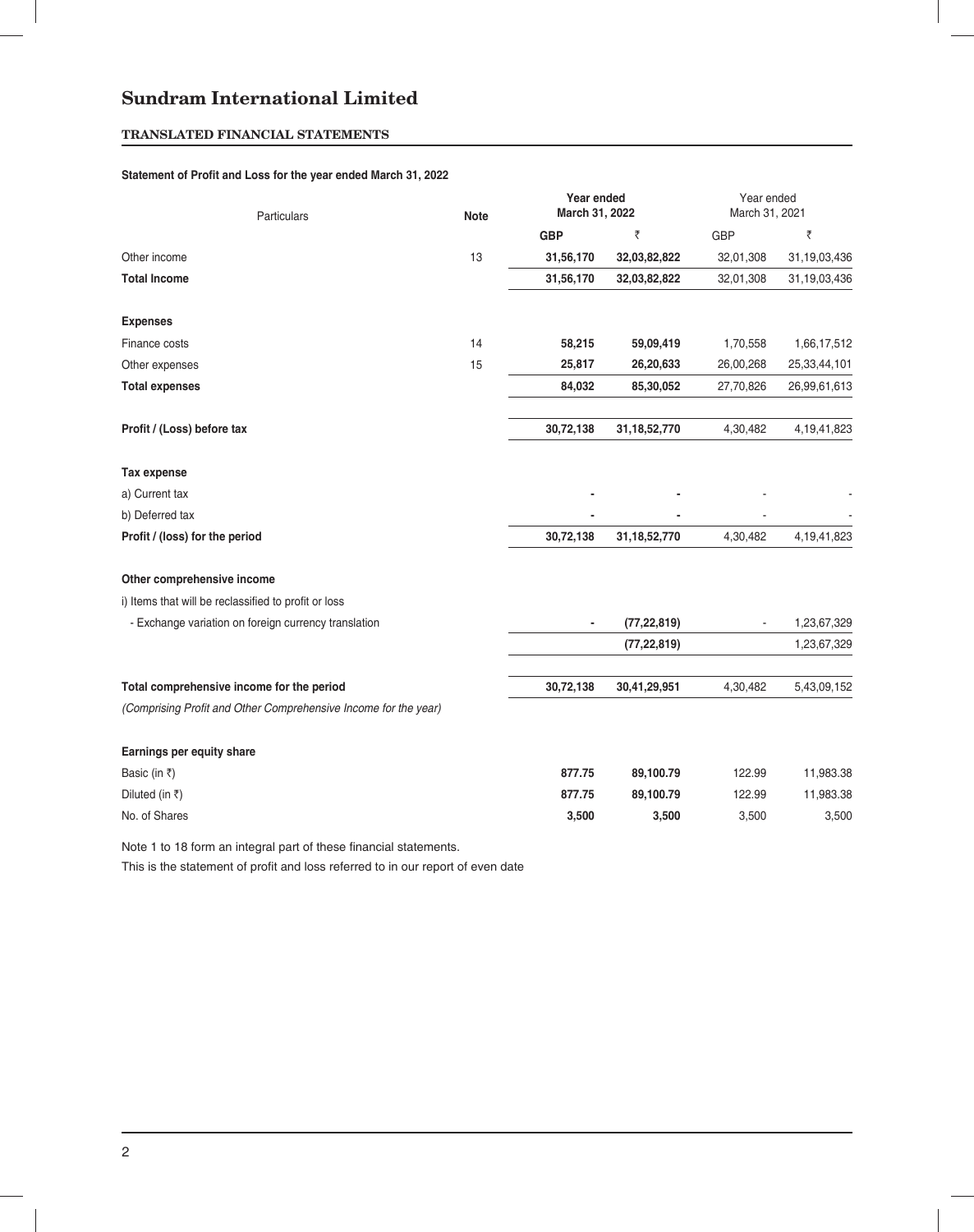# **TRANSLATED FINANCIAL STATEMENTS**

## **Statement of Changes in Equity for year ended March 31, 2022**

# **A. Equity Share Capital**

| <b>Particulars</b>                              | Amount     |          |  |  |
|-------------------------------------------------|------------|----------|--|--|
|                                                 | <b>GBP</b> |          |  |  |
| Balance at 31 <sup>st</sup> March, 2020         | 3.500      | 327,040  |  |  |
| Foreign Currency Restatement of Opening Balance | ۰          | 25,550   |  |  |
| Balance at 31 <sup>st</sup> March, 2021         | 3.500      | 352,590  |  |  |
| Foreign Currency Restatement of Opening Balance | ۰          | (4, 480) |  |  |
| Balance at 31 <sup>st</sup> March, 2022         | 3.500      | 348.110  |  |  |

## **B. Other Equity**

|                                         |                      | <b>Reserves and Surplus</b> |               |                          |            | <b>Accumulated other</b><br>comprehensive income | Total                    |                            |  |  |
|-----------------------------------------|----------------------|-----------------------------|---------------|--------------------------|------------|--------------------------------------------------|--------------------------|----------------------------|--|--|
| <b>Particulars</b>                      | <b>Share Premium</b> |                             |               | <b>Retained Earnings</b> |            | Foreign currency translation<br>reserve          |                          |                            |  |  |
|                                         | <b>GBP</b>           | ₹                           | <b>GBP</b>    | ₹                        | <b>GBP</b> | ₹                                                | <b>GBP</b>               | ₹                          |  |  |
| Balance at 31 <sup>st</sup> March, 2020 |                      | 2,61,88,078 2,44,70,14,008  | (41, 35, 102) | (37, 54, 41, 558)        |            | (1,09,42,394)                                    |                          | 2,20,52,976 2,06,06,30,056 |  |  |
| Profit for the period                   |                      |                             | 4,30,482      | 4,19,41,823              |            |                                                  | 4.30.482                 | 4,19,41,823                |  |  |
| Other comprehensive income              |                      | 19,11,72,969                | $\sim$        | (4, 11, 28, 590)         |            | 1,23,67,329                                      | $\blacksquare$           | 16,24,11,708               |  |  |
| Balance at 31 <sup>st</sup> March, 2021 |                      | 2,61,88,078 2,63,81,86,977  | (37,04,620)   | (37, 46, 28, 325)        |            | 14,24,935<br>٠                                   |                          | 2,24,83,458 2,26,49,83,587 |  |  |
| Profit for the period                   |                      | ٠                           | 3,072,138     | 31, 18, 52, 770          |            | ٠                                                | 30,72,138                | 31, 18, 52, 770            |  |  |
| Other comprehensive income              | ۰.                   | (3,35,20,739)               | $\sim$        | 61,66,807                |            | (77, 22, 819)<br>۰.                              | $\overline{\phantom{a}}$ | (3,50,76,751)              |  |  |
| Balance at 31 <sup>st</sup> March, 2022 |                      | 2,61,88,078 2,60,46,66,238  | (6,32,482)    | (5,66,08,748)            |            | (62, 97, 884)                                    |                          | 2,55,55,596 2,54,17,59,606 |  |  |

This is the statement of changes in equity referred to in our report of even date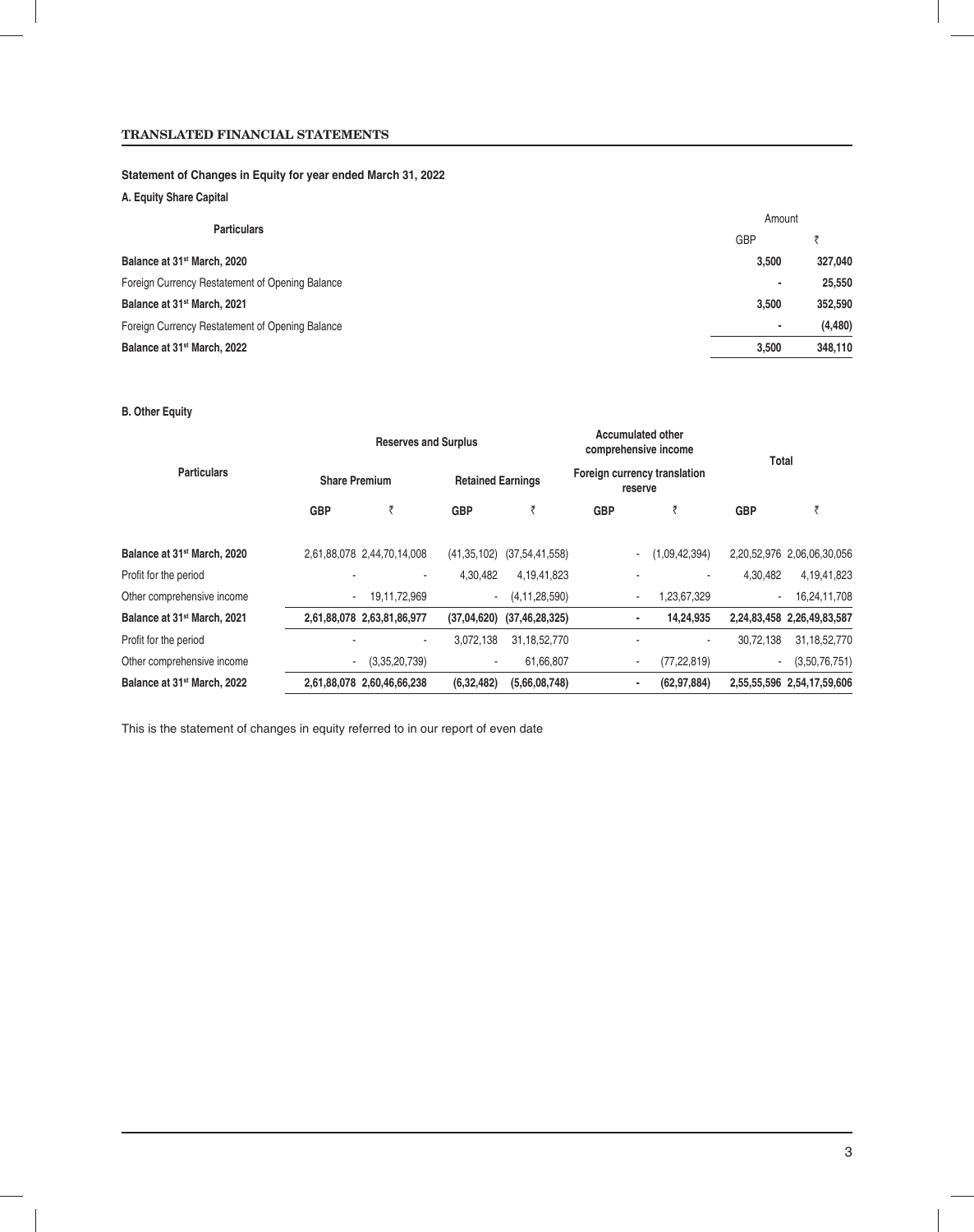# **TRANSLATED FINANCIAL STATEMENTS**

## **Statement of Cash flow for year ended March 31, 2022**

|    |                                                         | Year ended March 31, 2022 |                   | Year ended March 31, 2021 |                   |
|----|---------------------------------------------------------|---------------------------|-------------------|---------------------------|-------------------|
|    |                                                         | <b>GBP</b>                | ₹                 | <b>GBP</b>                | ₹                 |
| А. | Cash flows from operating activities                    |                           |                   |                           |                   |
|    | Profit / (Loss) before tax                              | 30,72,138                 | 31, 18, 52, 770   | 4,30,482                  | 4, 19, 41, 823    |
|    | <b>Interest Expense</b>                                 | 58,215                    | 59,09,419         | 1,70,558                  | 1,66,17,512       |
|    | Provision for diminution in value of investments        |                           |                   | 26,00,184                 | 25,33,35,878      |
|    | Interest Income                                         | (71, 189)                 | (72, 26, 387)     | (14, 783)                 | (14, 40, 308)     |
|    | Dividend received                                       | (30, 84, 981)             | (31, 31, 56, 436) | (31, 86, 525)             | (31, 04, 63, 129) |
|    | Operating profit before working capital changes         | (25, 817)                 | (26, 20, 634)     | (84)                      | (8,224)           |
|    | <b>Adjustments for:</b>                                 |                           |                   |                           |                   |
|    | (Decrease) / Increase in other current liabilities      | (31, 634)                 | (32, 11, 197)     | 15,398                    | 15,00,227         |
|    | (Increase) / Decrease in other current assets           | (18, 044)                 | (18, 31, 641)     |                           |                   |
|    | Cash from / (used) in operating activities              | (75, 495)                 | (76, 63, 472)     | 15,314                    | 14,92,003         |
|    | Direct taxes paid, net                                  | $\blacksquare$            |                   |                           |                   |
|    | Net cash from / (used) in operating activities          | (75, 495)                 | (76, 63, 472)     | 15,314                    | 14,92,003         |
| В. | Cash flow from investing activities                     |                           |                   |                           |                   |
|    | Long-term loans and advances given                      | (1,50,000)                | (1,52,26,500)     |                           |                   |
|    | Interest income received                                | 71,189                    | 72,26,387         |                           |                   |
|    | Dividend received                                       | 30,84,981                 | 31, 31, 56, 436   | 31,86,525                 | 31,04,63,129      |
|    | Net cash from / (used) in investing activities          | 30,06,170                 | 30,51,56,323      | 31,86,525                 | 31,04,63,129      |
| C. | Cash flow from financing activities                     |                           |                   |                           |                   |
|    | Proceeds from debentures issued                         | (30, 45, 196)             | (30, 91, 17, 873) | (30, 29, 930)             | (29, 52, 05, 907) |
|    | Proceeds of long-term borrowings                        | 1,50,000                  | 1,52,26,500       |                           |                   |
|    | Interest paid to banks and others                       | (58, 215)                 | (59,09,419)       | (1,70,558)                | (1,66,17,512)     |
|    | Net cash generated from financing activities            | (29, 53, 411)             | (29, 98, 00, 792) | (32,00,488)               | (31, 18, 23, 419) |
| D. | Net cash flows during the year                          | (22, 736)                 | (23,07,941)       | 1,351                     | 1,31,713          |
| Ε. | Foreign Translation impact on cash and cash equivalents |                           | 9,693             |                           | 2,04,955          |
| F. | Cash and cash equivalents at the beginning              | 28,809                    | 29,02,274         | 27,458                    | 25,65,606         |
| G. | Cash and cash equivalents at the end                    | 6,073                     | 6,04,026          | 28,809                    | 29,02,274         |
|    | Cash and cash equivalents comprise of:                  |                           |                   |                           |                   |
|    | <b>Bank overdraft</b>                                   |                           |                   |                           |                   |
|    | Balances with banks in current accounts                 | 6,073                     | 6,04,026          | 28,809                    | 29,02,274         |
|    | Cash and cash equivalents as per note 8                 |                           |                   |                           |                   |

This is the statement of cash flows referred to in our report of even date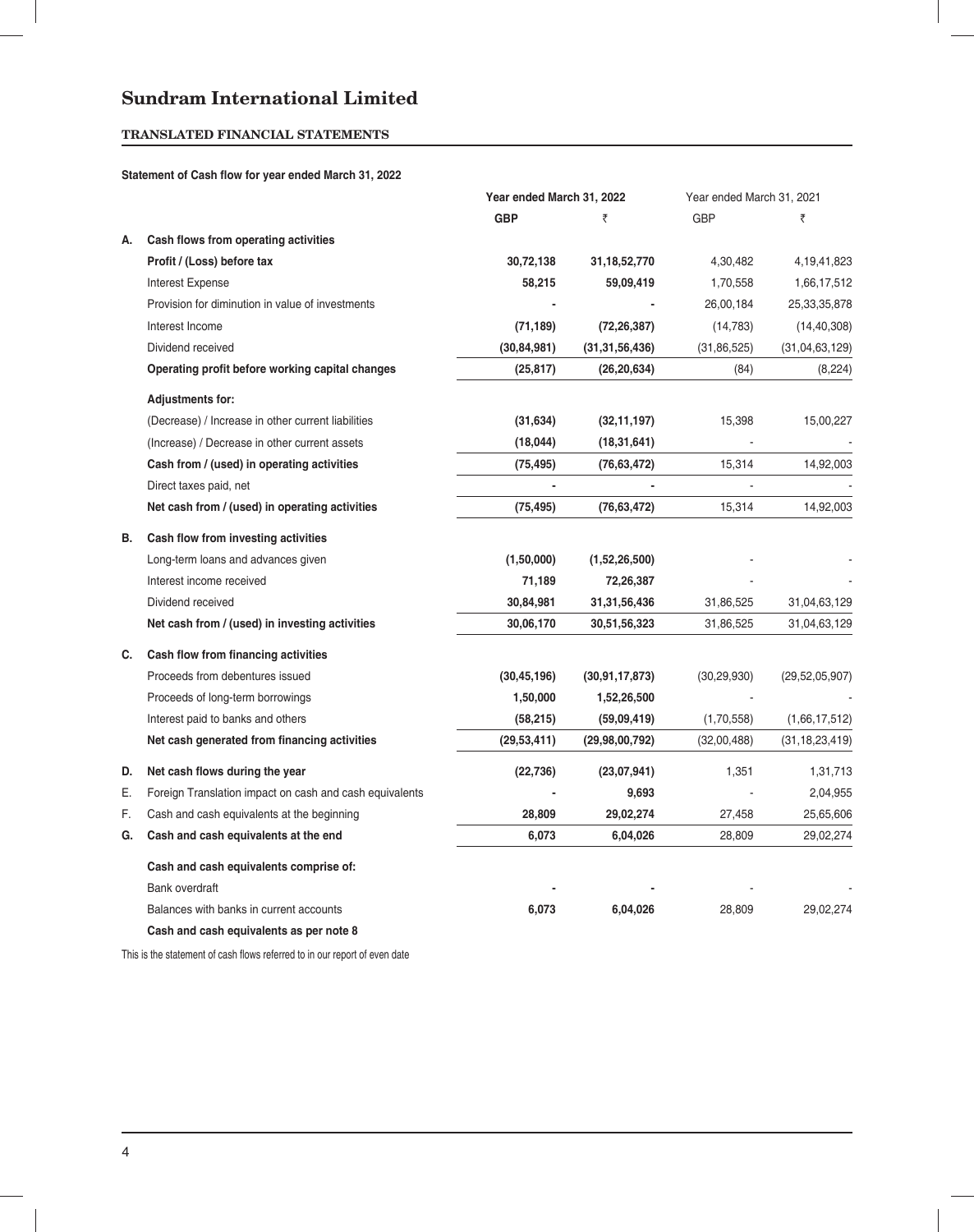#### **Notes to Financial Statements for year ended March 31, 2022 Notes to Financial Statements (Contd.)**

#### **1 Corporate Information**

 Sundram International Limited ("SIL" or ''the Company'') is incorporated in UK and is a subsidiary of Sundram Fasteners Limited (SFL), Chennai.

The registered office of the Company is situated at Eversheds Central Square South, Orchard Street, Newcastle upon Tyne, NE1 3XX, United Kingdom

 SIL was set up on 26 January 2016 in order to hold investments in Cramlington Precision Forge Limited and Sundram Fasteners (Zhejiang) Limited.

#### **2 Basis of Preparation**

The financial statements of the Company have been prepared in accordance with United Kingdom Accounting Standards (United Kingdom Generally Accepted Accounting Practice) and translated into Indian rupees according to the Indian Accounting Standard (Ind AS) 21 in compliance of all Indian Accounting Standards as prescribed by Ministry of Corporate Affairs under Companies (Indian Accounting Standards) Rules, 2015, provisions of the Companies Act 2013, to the extent notified, and pronouncements of the Institute of Chartered Accountants of India, as well as giving effect to change in foreign exchange rate.

#### **3 Summary of accounting policies**

### **Overall considerations**

The financial statements have been prepared applying the significant accounting policies and measurement bases summarized below.

#### **3.1 Financial instruments**

#### **Recognition, initial measurement and derecognition**

Financial assets (other than trade receivables) and financial liabilities are recognized when the Company becomes a party to the contractual provisions of the financial instrument and are measured initially at fair value adjusted for transaction costs, except for those carried at fair value through profit or loss which are measured initially at fair value.

#### **Classification and subsequent measurement of financial assets:**

For the purpose of subsequent measurement, financial assets are classified and measured based on the entity's business model for managing the financial asset and the contractual cash flow characteristics of the financial asset at:

- Amortised cost
- Fair Value Through Other Comprehensive Income (FVOCI) or
- Fair Value Through Profit or Loss (FVTPL)

All financial assets are reviewed for impairment at least at each reporting date to identify whether there is any objective evidence that a financial asset or a Company of financial assets is impaired.

#### **Classifi cation, subsequent measurement and derecognition of fi nancial liabilities**

Financial liabilities are classified, at initial recognition, as financial liabilities at fair value through profit or loss or at amortised cost. The Company's financial liabilities include borrowings.

#### *Subsequent measurement*

 Financial liabilities are measured subsequently at amortized cost using the effective interest method except for derivatives and financial

liabilities designated at FVTPL, which are carried subsequently at fair value with gains or losses recognized in profit or loss (other than derivative financial instruments that are designated and effective as hedging instruments).

#### *Derecognition*

A financial liability is derecognised when the obligation under the liability is discharged or cancelled or has expired. When an existing financial liability is replaced by another from the same lender on substantially different terms, or the terms of an existing liability are substantially modified, such an exchange or modification is treated as the derecognition of the original liability and the recognition of a new liability. The difference in the respective carrying amounts is recognised in the statement of profit or loss.

#### **3.2 Cash and cash equivalents**

 Cash and cash equivalents comprise cash on hand and demand deposits, together with other short-term, highly liquid investments maturing within 3 months from the date of acquisition and that are readily convertible into known amounts of cash and which are subject to only an insignificant risk of changes in value.

#### **3.3 Equity, reserves and dividend payments**

 Share capital represents the nominal (par) value of shares that have been issued and fully paid up.

 Retained earnings includes all current and previous period retained profits.

All transactions with owners are recorded separately within equity.

#### **3.4 Earnings per share**

Basic earnings per share is calculated by dividing the net profit or loss for the period attributable to equity shareholders by the weighted average number of equity shares outstanding during the period. The weighted average number of equity shares outstanding during the period is adjusted for events including a bonus issue, bonus element in a rights issue to existing shareholders, share split and reverse share split (consolidation of shares). For the purpose of calculating diluted earnings per share, the net profit or loss for the period attributable to equity shareholders and the weighted average number of shares outstanding during the period are considered for the effects of all dilutive potential equity shares.

#### **3.5 Cash flow statement**

Cash flows are reported using the indirect method, whereby profit/(loss) before tax is appropriately classified for the effects of transactions of non-cash nature and any deferrals or accruals of past or future receipts or payments. In the cash flow statement, cash and cash equivalents includes cash in hand, cheques on hand, balances with banks in current accounts and other short-term highly liquid investments with maturities of 3 months or less, as applicable. Bank Overdraft is also considered as Cash and Cash Equivalent.

#### **3.6 Borrowing costs**

Borrowing cost is not applicable since there are no qualifying assets.

#### **3.7 Accounting for effect of change in foreign exchange rates**

 The Assets and Liabilities as at 31st March 2022 has been translated from GBP to Indian Rupees by applying the year end interbank exchange rate of GBP 1 = Rs. 99.46 (2021: GBP 1 = 100.74). The incomes and expenses for 12 months ended 31st March 2022 has been translated from GBP to Indian Rupees by applying Average interbank exchange rate GBP 1 = Rs. 101.51 (2021: GBP 1 = 97.43).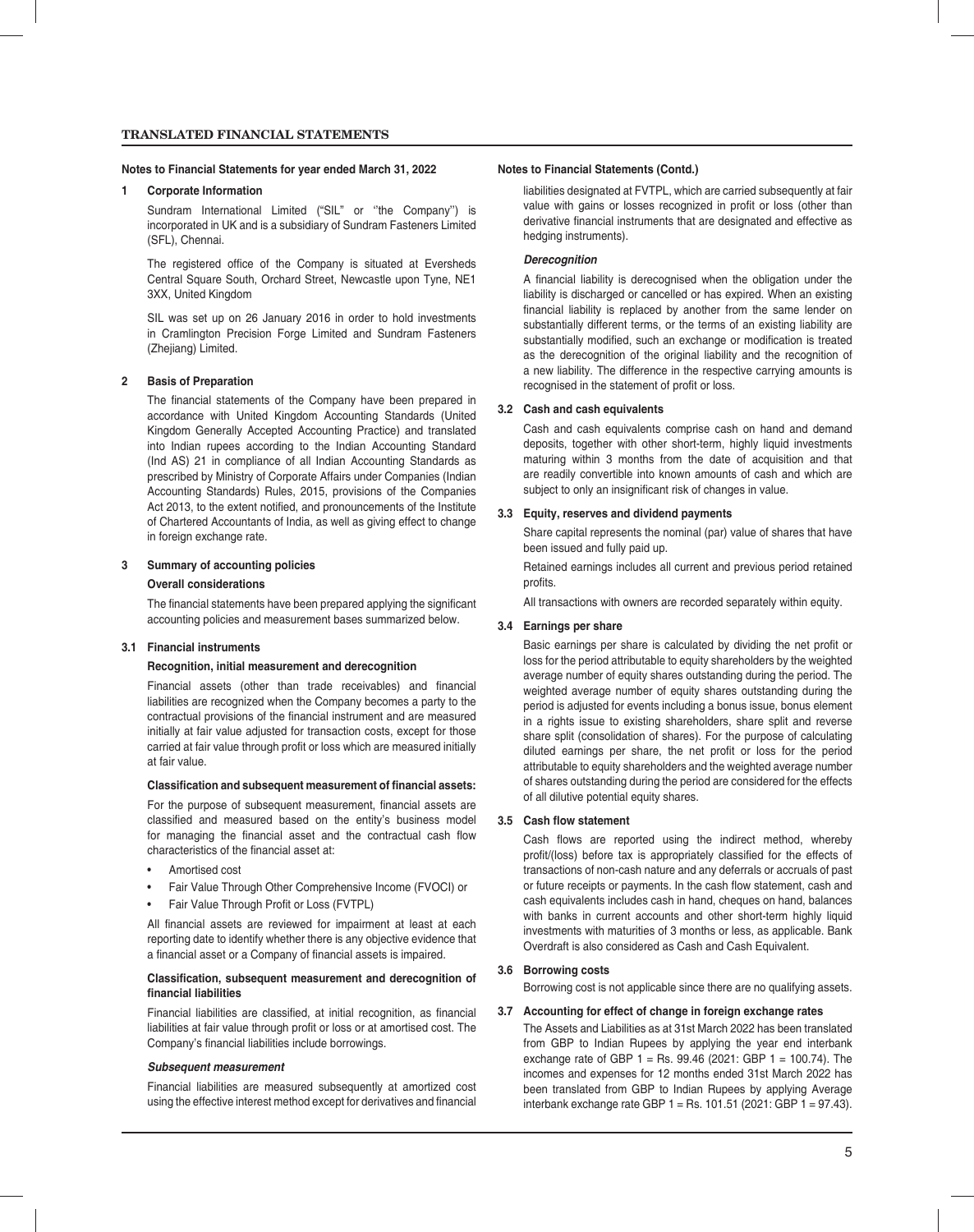#### **TRANSLATED FINANCIAL STATEMENTS**

#### **Notes to Financial Statements (Contd.) Notes to Financial Statements (Contd.)**

Exchange differences arising out of the translation have been dealt with in accordance with Ind AS 21.

SIL's Funtional Currency is UK Pound sterling. But these financial statements are presented in Indian Rupees in order to facilitate the preparation of consolidated financial statements by Sundram Fasteners Limited, which is the holding company of SIL.

#### 4. Significant management judgment in applying accounting **policies and estimation of uncertainty**

While preparing the financial statements, management has made a number of judgments, estimates and assumptions about the recognition and measurement of assets, liabilities, income and expenses.

#### **Significant management judgment**

The following are significant management judgments in applying the accounting policies of the Company that have the most significant effect on the financial statements.

# (i) Current and non-current classification

All assets and liabilities have been classified as current or noncurrent as per the Company's normal operating cycle and other criteria set out in the Schedule III to the Companies Act, 2013. Based on the nature of business and their realization in cash and cash equivalents, the Company has ascertained its operating cycle as 12 months for the purpose of current or non-current classification of assets and liabilities.

|    |                                                                                                                                                                       |                             |                           |                      |                           |                                                                                              | As at March 31, 2022 |            |                      |                      | As at March 31, 2021 |                                            |                    |
|----|-----------------------------------------------------------------------------------------------------------------------------------------------------------------------|-----------------------------|---------------------------|----------------------|---------------------------|----------------------------------------------------------------------------------------------|----------------------|------------|----------------------|----------------------|----------------------|--------------------------------------------|--------------------|
|    |                                                                                                                                                                       |                             |                           |                      |                           | <b>GBP</b>                                                                                   |                      |            | ₹                    | <b>GBP</b>           |                      |                                            | ₹                  |
| 5  | <b>NON-CURRENT INVESTMENTS</b>                                                                                                                                        |                             |                           |                      |                           |                                                                                              |                      |            |                      |                      |                      |                                            |                    |
| a) | <b>Investment in Subsidiaries</b>                                                                                                                                     |                             |                           |                      |                           |                                                                                              |                      |            |                      |                      |                      |                                            |                    |
|    | <b>Unquoted</b>                                                                                                                                                       |                             |                           |                      |                           |                                                                                              |                      |            |                      |                      |                      |                                            |                    |
|    | a) Investment in Cramlington Precision Forge Limited, UK                                                                                                              |                             |                           |                      |                           |                                                                                              | 66,94,184            |            | 66,58,03,541         |                      | 66,94,184            |                                            | 67,43,72,096       |
|    | Less: Provision for diminution in value of investments                                                                                                                |                             |                           |                      |                           |                                                                                              | (66, 94, 183)        |            | (66,58,03,441)       |                      | (66, 94, 183)        |                                            | (67, 43, 71, 995)  |
|    |                                                                                                                                                                       |                             |                           |                      |                           |                                                                                              | 1                    |            | 100                  |                      | 1                    |                                            | 101                |
|    | Investment in Sundram Fasteners (Zhejiang) Limited, China<br>b)                                                                                                       |                             |                           |                      |                           |                                                                                              | 2,55,84,194          |            | 2,54,46,03,935       |                      | 2,55,84,194          |                                            | 2,57,73,51,703     |
|    |                                                                                                                                                                       |                             |                           |                      | Total                     |                                                                                              | 2,55,84,195          |            | 2,54,46,04,035       |                      | 2,55,84,195          |                                            | 2,57,73,51,804     |
|    |                                                                                                                                                                       |                             |                           |                      | As at March 31, 2022      |                                                                                              |                      |            |                      |                      | As at March 31, 2021 |                                            |                    |
|    |                                                                                                                                                                       |                             |                           | Long-term            |                           |                                                                                              | Short-term           |            | Long-term            |                      |                      | Short-term                                 |                    |
|    |                                                                                                                                                                       |                             | <b>GBP</b>                |                      | ₹                         | <b>GBP</b>                                                                                   | ₹                    |            | <b>GBP</b>           | ₹                    | <b>GBP</b>           |                                            | ₹                  |
| 6  | <b>LOANS</b>                                                                                                                                                          |                             |                           |                      |                           |                                                                                              |                      |            |                      |                      |                      |                                            |                    |
|    | (Unsecured considered good, unless<br>otherwise stated)                                                                                                               |                             |                           |                      |                           |                                                                                              |                      |            |                      |                      |                      |                                            |                    |
|    | Loans to related parties                                                                                                                                              |                             |                           | 7,50,000 7,45,95,000 |                           |                                                                                              |                      |            |                      | 6,00,000 6,04,44,000 |                      |                                            |                    |
|    | Total                                                                                                                                                                 |                             |                           | 7,50,000 7,45,95,000 |                           |                                                                                              |                      |            |                      | 6,00,000 6,04,44,000 |                      |                                            |                    |
|    | Disclosure of loans and advances given to related parties as per Regulation 34 (3) of the SEBI (Listing Obligation and Disclosure<br>Requirements) Regulations, 2015: |                             |                           |                      |                           |                                                                                              |                      |            |                      |                      |                      |                                            |                    |
|    | Name of the subsidiary company<br>(purpose of loan)                                                                                                                   |                             | <b>Amount Outstanding</b> |                      |                           | Percentage to total loans Maximum Balance Outstanding during the year<br>& advances<br>ended |                      |            |                      | the Hoding company   |                      | Investment by<br>subsidiaries in shares of |                    |
|    |                                                                                                                                                                       | As at March 31, 2022<br>GBP | ₹                         | GBP                  | As at March 31, 2021<br>₹ | 2022<br>GBP                                                                                  | 2021<br>₹            | <b>GBP</b> | 2022<br>₹            | 2021<br><b>GBP</b>   | ₹                    | 2022<br>GBP                                | 2021<br><b>GBP</b> |
|    | Cramlington Precision Forge Ltd., UK<br>(for working capital purposes)                                                                                                |                             | 7,50,000 7,45,95,000      |                      | 6,00,000 6,04,44,000      |                                                                                              | 6,00,000 6,04,44,000 |            | 7,50,000 7,45,95,000 |                      | 6,00,000 6,04,44,000 |                                            |                    |
|    |                                                                                                                                                                       |                             |                           |                      | As at March 31, 2022      |                                                                                              |                      |            |                      |                      | As at March 31, 2021 |                                            |                    |
|    |                                                                                                                                                                       |                             |                           | Long-term            |                           |                                                                                              | Short-term           |            | Long-term            |                      |                      | Short-term                                 |                    |
|    |                                                                                                                                                                       |                             | GBP                       |                      | ₹                         | GBP                                                                                          | ₹                    |            | GBP                  | ₹                    | <b>GBP</b>           |                                            | ₹                  |
|    | <b>OTHER FINANCIAL ASSETS</b><br>(Unsecured considered good, unless<br>otherwise stated)<br><b>Other receivables</b>                                                  |                             |                           |                      |                           |                                                                                              |                      |            |                      |                      |                      |                                            |                    |
|    | Interest receivable from related parties                                                                                                                              |                             |                           |                      |                           | 55,291                                                                                       | 54,99,237            |            |                      |                      |                      | 37,247                                     | 37,52,263          |
|    |                                                                                                                                                                       |                             |                           |                      | ÷.                        | 55,291                                                                                       | 54,99,237            |            | $\blacksquare$       |                      | $\mathbf{r}$         | 37,247                                     | 37,52,263          |
| 8  | <b>CASH AND CASH EQUIVALENTS</b>                                                                                                                                      |                             |                           |                      |                           |                                                                                              |                      |            |                      |                      |                      |                                            |                    |
|    | Balances with banks in current accounts                                                                                                                               |                             |                           |                      |                           | 6,073                                                                                        |                      | 6,04,026   |                      |                      |                      | 28,809                                     | 29,02,274          |
|    |                                                                                                                                                                       |                             |                           |                      |                           | 6.073                                                                                        |                      | 6,04,026   | $\sim$               |                      |                      | 28,809                                     | 29,02,274          |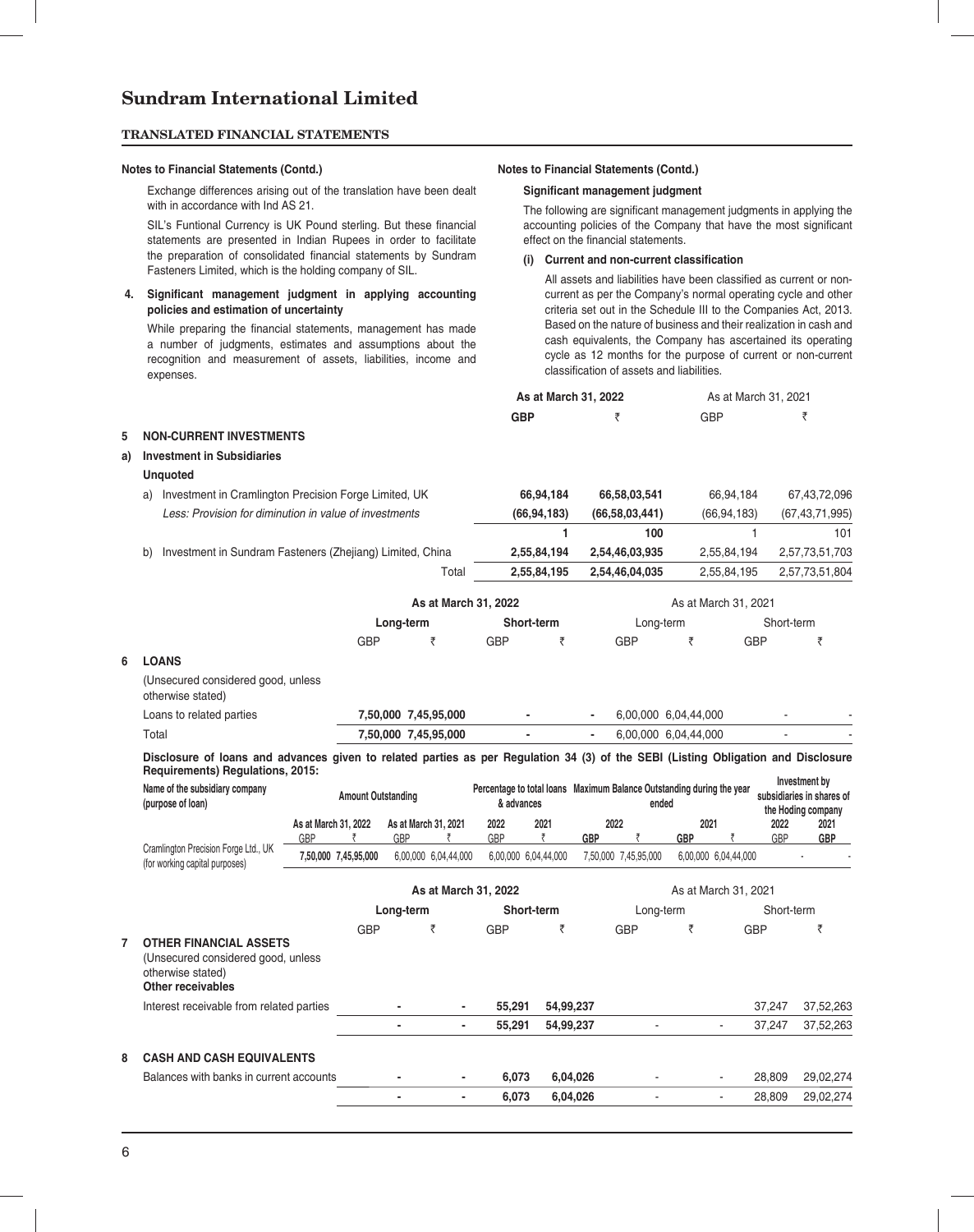## **TRANSLATED FINANCIAL STATEMENTS**

#### **Notes to Financial Statements (Contd.)**

|    |                                                                             | As at March 31, 2022 |            |           | As at March 31, 2021 |            |           |  |
|----|-----------------------------------------------------------------------------|----------------------|------------|-----------|----------------------|------------|-----------|--|
|    |                                                                             | <b>Number</b>        | <b>GBP</b> | ₹         | Number               | <b>GBP</b> | ₹         |  |
| 9  | <b>EQUITY SHARE CAPITAL</b>                                                 |                      |            |           |                      |            |           |  |
| a) | Share capital                                                               |                      |            |           |                      |            |           |  |
|    | Issued, subscribed and fully paid up                                        |                      |            |           |                      |            |           |  |
|    | 3500 Ordinary shares of GBP 1 each                                          | 3,500                | 3,500      | 3,48,110  | 3,500                | 3,500      | 3,52,590  |  |
|    |                                                                             | 3,500                | 3,500      | 3,48,110  | 3,500                | 3,500      | 3,52,590  |  |
| b) | Shareholders holding more than 5% of the aggregate<br>shares in the Company |                      |            |           |                      |            |           |  |
|    |                                                                             |                      | Nos.       | % holding |                      | Nos.       | % holding |  |
|    | Sundram Fasteners Limited, Chennai                                          |                      | 3,500      | 100%      |                      | 3,500      | 100%      |  |
|    |                                                                             |                      | 3,500      | 100%      |                      | 3,500      | 100%      |  |
|    |                                                                             |                      |            |           |                      |            |           |  |

#### **c) Shares held by promoters at the end of the year**

|                                    |                          | As at March 31, 2022 |                                   |                          | As at March 31, 2021 |                                   |  |  |
|------------------------------------|--------------------------|----------------------|-----------------------------------|--------------------------|----------------------|-----------------------------------|--|--|
| <b>Promoter name</b>               | No. of<br>shares<br>held | % of total<br>shares | % of change<br>during the<br>vear | No. of<br>shares<br>held | % of total<br>shares | % of change<br>during the<br>vear |  |  |
| Sundram Fasteners Limited, Chennai | 3.500                    | 100.0%               | 0%                                | 3.500                    | 100%                 | $0\%$                             |  |  |

#### **d) Rights, preferences, restrictions**

#### **Equity shares**

The Company has only one class of equity shares having a par value of GBP 1 per share. Each holder of equity share is entitled to one vote per share. The Company declares and pays dividends in GBP.

In the event of liquidation of the Company, the holders of equity shares will be entitled to receive remaining assets of the Company, after distribution of all preferential amounts. The distribution will be in proportion to the number of equity shares held by the shareholders.

- e) Bonus Shares/ Buy Back/ Shares for consideration other than cash issued during the period of five years immediately preceding the financial year ended 31 March 2022:
	- (i) Aggregate number of equity shares allotted as fully paid up pursuant to contracts without payment being received in cash : Nil

(ii) Aggregate number of equity shares allotted as fully paid up by way of Bonus Shares : Nil

(iii) Aggregate number of equity shares bought back : Nil

#### **f) Capital Management**

The Company' s capital management objectives are:

- to ensure the Company's ability to continue as a going concern

- to provide an adequate return to shareholders by pricing products and services commensurate with the level of risk

For the purpose of the Company's capital management, capital includes issued equity capital and all other equity reserves attributable to the equity holders of the parent. The primary objective of the Group's capital management is to maximise the shareholder value.

Management assesses the Company's capital requirements in order to maintain an efficient overall financing structure while avoiding excessive leverage. The Company manages the capital structure and makes adjustments to it in the light of changes in economic conditions and the risk characteristics of the underlying assets. In order to maintain or adjust the capital structure, the Company may adjust the amount of dividends paid to shareholders, return capital to shareholders, issue new shares, or sell assets to reduce debt. The amounts managed as capital by the Company for the reporting periods under review are summarised as follows:

|                                                                      |         | As at 31 March 2022 |               | As at 31 March 2021 |               |
|----------------------------------------------------------------------|---------|---------------------|---------------|---------------------|---------------|
|                                                                      |         | <b>GBP</b>          |               | <b>GBP</b>          |               |
| Borrowings (including current maturities of long term<br>borrowings) |         | 775,000             | 77.081.500    | 3.670.196           | 369,735,572   |
| Cash and cash equivalents                                            |         | (6,073)             | (604, 026)    | (28, 809)           | (2,902,274)   |
| Capital                                                              | А       | 768.927             | 76.477.474    | 3.641.387           | 366.833.298   |
| Total equity                                                         | в       | 25.559.096          | 2542107716    | 22.486.958          | 2.265.336.177 |
| <b>Overall financing</b>                                             | $(A+B)$ | 26.328.023          | 2,618,585,190 | 26.128.345          | 2,632,169,475 |
| Gearing ratio                                                        |         | 3%                  | 3%            | 14%                 | 14%           |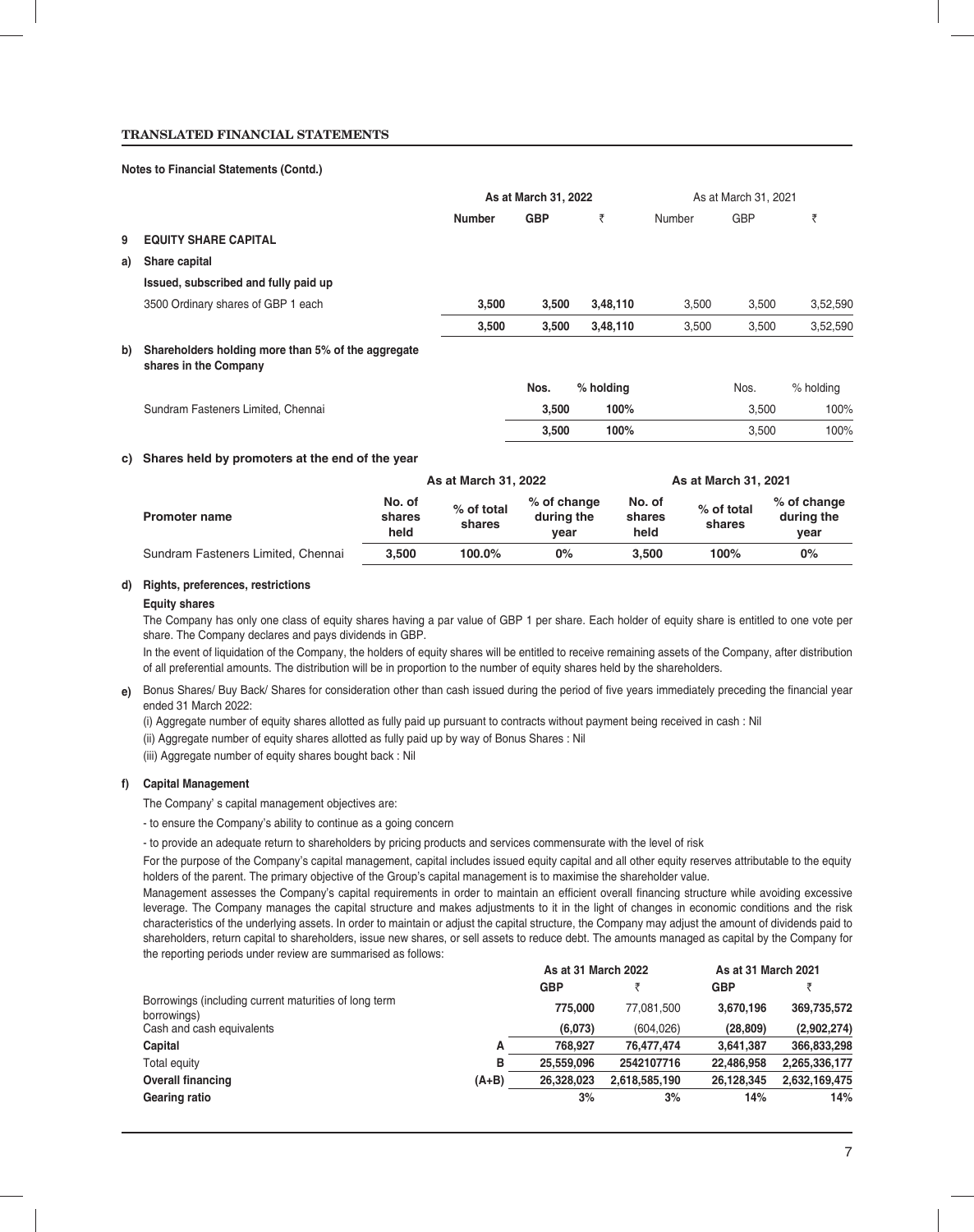## **Notes to Financial Statements (Contd.)**

|    |                                                           |            | As at March 31, 2022 |                          |   |                | As at March 31, 2021 |             |            |              |
|----|-----------------------------------------------------------|------------|----------------------|--------------------------|---|----------------|----------------------|-------------|------------|--------------|
| 10 | <b>BORROWINGS</b>                                         | Long-term  |                      | Short-term               |   |                | Long-term            |             | Short-term |              |
|    |                                                           | <b>GBP</b> | э                    | <b>GBP</b>               | э |                | <b>GBP</b>           |             | GBP        |              |
| a) | Current maturities of long term<br>borrowings (Unsecured) |            |                      |                          |   |                |                      |             |            |              |
|    | Term loan from banks (refer note (i) below)               |            | ۰                    | $\overline{\phantom{a}}$ |   |                |                      | $\sim$      | 30.45.196  | 30,67,73,072 |
| b) | <b>Unsecured</b>                                          |            |                      |                          |   |                |                      |             |            |              |
|    | Debentures to related parties (refer note (ii)<br>below)  | 7,75,000   | 7,70,81,500          |                          |   | $\blacksquare$ | 6.25.000             | 6,29,62,500 |            |              |
|    | Total                                                     | 7.75.000   | 7,70,81,500          |                          |   |                | 6,25,000             | 6,29,62,500 | 30.45.196  | 30,67,73,072 |

#### **c) Terms of interest, guarantee and repayment of long term loans**

 i) Term loan of GBP 3.05 million equivalent to INR 30,67,73,072 outstanding as on March 31, 2021 was repaid during the year. The loan was unsecured, ranking pari passu with the claims of all other unsecured and unsubordinated creditors.

 ii) The balance due to related party represents a debenture issued to the company's parent undertaking for GBP 0.78 million equivalent to INR 7,70,81,500 (March 31, 2021 : GBP 0.63 million equivalent INR 6,29,62,500) is repayable in 2026. Interest is charged at 2.61% to 2.92% (March 31, 2021: 2.43 % per annum). The loan is unsecured, ranking pari passu with the claims of all other unsecured and unsubordinated creditors.

| <b>11 OTHER FINANCIAL LIABILITIES</b>            |                          |   |                          | As at March 31, 2022 |                           | As at March 31, 2021 |                           |                 |  |
|--------------------------------------------------|--------------------------|---|--------------------------|----------------------|---------------------------|----------------------|---------------------------|-----------------|--|
|                                                  | Long-term                |   |                          | Short-term           |                           | Long-term            |                           | Short-term      |  |
|                                                  | <b>GBP</b>               | ₹ |                          | <b>GBP</b>           | ₹                         | <b>GBP</b>           | ₹<br>GBP                  | ₹               |  |
| Interest accrued but not due                     |                          |   | $\overline{\phantom{a}}$ | 58,383               | 58,06,745                 |                      | 93,097                    | 93,78,592       |  |
|                                                  | $\overline{\phantom{a}}$ |   | $\blacksquare$           | 58,383               | 58,06,745                 | $\blacksquare$       | 93,097<br>$\blacksquare$  | 93,78,592       |  |
| <b>12 OTHER CURRENT LIABILITIES</b>              |                          |   |                          |                      |                           |                      |                           |                 |  |
| Statutory dues                                   |                          |   |                          | 880                  | 87,525                    |                      |                           |                 |  |
| Audit fee provision                              |                          |   | $\overline{\phantom{0}}$ | 2,200                | 2,18,812                  |                      |                           |                 |  |
|                                                  | $\overline{\phantom{a}}$ |   | $\overline{\phantom{0}}$ | 3,080                | 3,06,337                  | $\blacksquare$       | $\overline{\phantom{a}}$  | $\blacksquare$  |  |
|                                                  |                          |   |                          |                      | Year ended March 31, 2022 |                      | Year ended March 31, 2021 |                 |  |
|                                                  |                          |   |                          |                      | <b>GBP</b>                | ₹                    | <b>GBP</b>                | ₹               |  |
| <b>13 OTHER INCOME</b>                           |                          |   |                          |                      |                           |                      |                           |                 |  |
| Interest Income                                  |                          |   |                          |                      | 71,189                    | 72,26,387            | 14,783                    | 14,40,308       |  |
| Dividends - Subsidiary Companies                 |                          |   |                          |                      | 30,84,981                 | 31, 31, 56, 435      | 31,86,525                 | 31,04,63,128    |  |
|                                                  |                          |   |                          |                      | 31,56,170                 | 32,03,82,822         | 32,01,308                 | 31,19,03,436    |  |
| <b>14 FINANCE COSTS</b>                          |                          |   |                          |                      |                           |                      |                           |                 |  |
| Interest expenses                                |                          |   |                          |                      | 58,215                    | 59,09,419            | 1,70,558                  | 1,66,17,512     |  |
|                                                  |                          |   |                          |                      | 58,215                    | 59,09,419            | 1,70,558                  | 1,66,17,512     |  |
| <b>15 OTHER EXPENSES</b>                         |                          |   |                          |                      |                           |                      |                           |                 |  |
| Bank charges                                     |                          |   |                          |                      | 97                        | 9,796                | 84                        | 8,223           |  |
| Provision for diminution in value of investments |                          |   |                          |                      |                           |                      | 26,00,184                 | 25, 33, 35, 878 |  |
| Audit fees                                       |                          |   |                          |                      | 25,720                    | 26,10,837            | $\sim$                    |                 |  |
|                                                  |                          |   |                          |                      | 25,817                    | 26,20,633            | 26,00,268                 | 25,33,44,101    |  |
|                                                  |                          |   |                          |                      |                           |                      |                           |                 |  |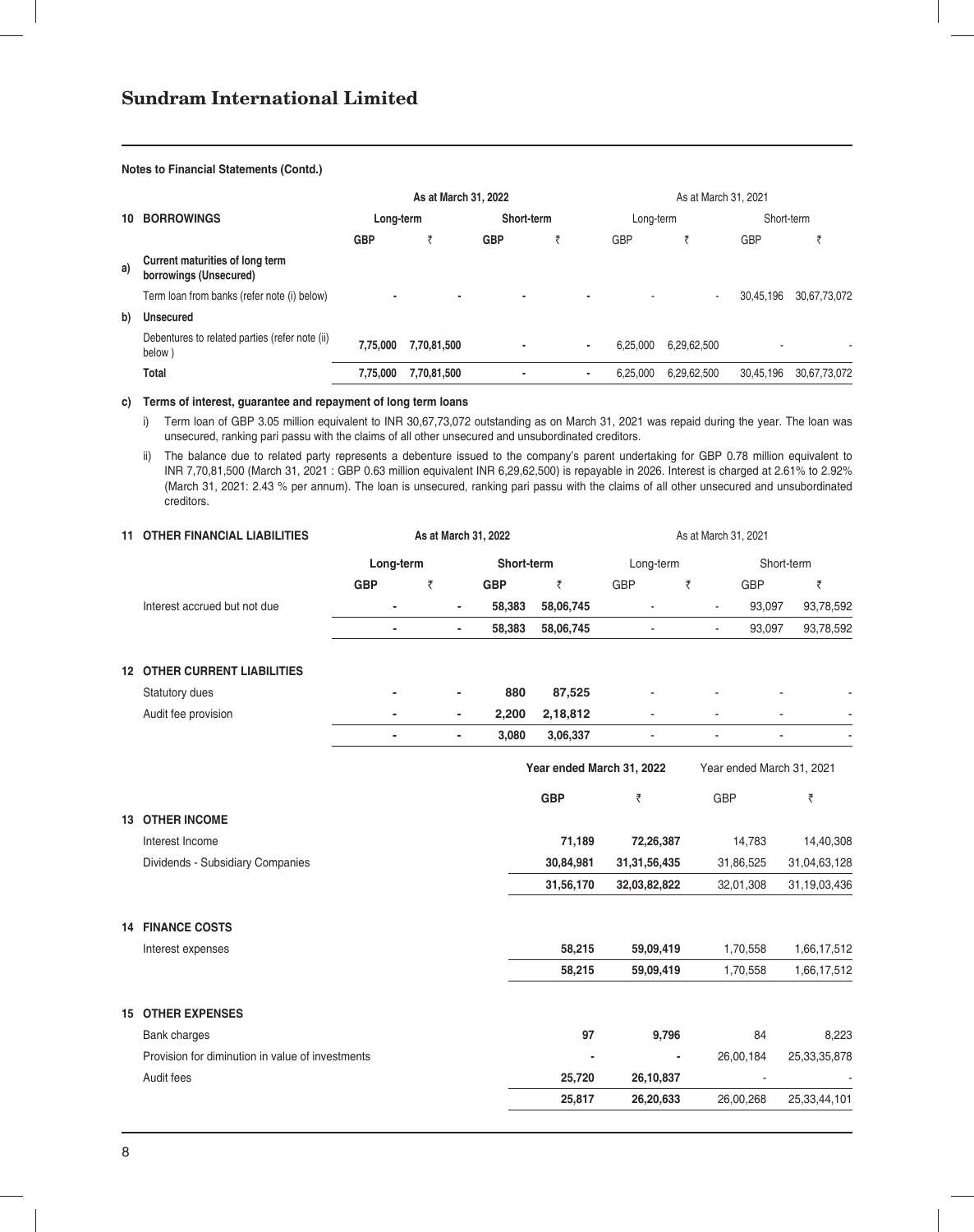#### **Notes to Financial Statements (Contd.)**

#### **16 Ratios as per the schedule III requirements:**

a) Current ratio = Current assets divided by Current liabilities

| <b>Particulars</b>          |            | March 31, 2022 |            |              |  |  |
|-----------------------------|------------|----------------|------------|--------------|--|--|
|                             | <b>GBP</b> |                | <b>GBP</b> |              |  |  |
| Current assets              | 61.364     | 61,03,263      | 66.056     | 66,54,537    |  |  |
| <b>Current liabilities</b>  | 61.463     | 61.13.082      | 31.38.293  | 31,61,51,664 |  |  |
| Ratio                       | 1.00       | 1.00           | 0.02       | 0.02         |  |  |
| % change from previous year |            | 4643%          |            |              |  |  |

Reason for change more than 25% : Change in current ratio is due to repayment of term loan of GBP 3.05 million equivalent to INR 30,67,73,072 in the current year, which was outstanding as on March 31, 2021.

b) Debt-Equity Ratio = Total debt divided by total equity where total debt represents aggregate of current and non-current borrowings

| <b>Particulars</b>          | March 31, 2022 |                | March 31, 2021 |                |
|-----------------------------|----------------|----------------|----------------|----------------|
|                             | <b>GBP</b>     |                | <b>GBP</b>     |                |
| Total debt                  | 7.75.000       | 7.70.81.500    | 36.70.196      | 36.97.35.572   |
| Total equity                | 2,55,59,096    | 2,54,21,07,716 | 2,24,86,958    | 2,26,53,36,177 |
| Ratio                       | 0.03           | 0.03           | 0.16           | 0.16           |
| % change from previous year |                | (81%)          |                |                |

Reason for change more than 25% : Change in debt equity ratio is due to repayment of term loan of GBP 3.05 million equivalent to INR 30,67,73,072 in the current year, which was outstanding as on March 31, 2021.

c) Debt Service Coverage Ratio = Earnings available for debt services divided by total interest and principal repayments

| <b>Particulars</b>                      | March 31, 2022 |                 | March 31, 2021 |              |
|-----------------------------------------|----------------|-----------------|----------------|--------------|
|                                         | <b>GBP</b>     | ₹               | <b>GBP</b>     | ₹            |
| Profit after tax                        | 30,72,138      | 31, 18, 52, 770 | 4,30,482       | 4,19,41,823  |
| Add:                                    |                |                 |                |              |
| Depreciation and amortisation expense   |                |                 |                |              |
| Finance cost                            | 58,215         | 59,09,419       | 1,70,558       | 1,66,17,512  |
| Earnings available for debt services    | 31,30,353      | 31,77,62,189    | 6,01,040       | 5,85,59,335  |
| Interest payment on borrowings          | 58,215         | 59,09,419       | 1,70,558       | 1,66,17,512  |
| Lease payments                          |                |                 |                |              |
| Principal repayments                    | 30,45,196      | 30,67,73,072    | 29,83,304      | 27,87,59,509 |
| Total interest and principal repaymnets | 31,03,411      | 31,26,82,491    | 31,53,862      | 29,53,77,021 |
| Ratio                                   | 1.01           | 1.02            | 0.19           | 0.20         |
| % change from previous year             |                | 413%            |                |              |

Reason for change more than 25% : Change in Debt service coverage ratio is due to provision for diminution in value of investments provided in the previous year

d) Return on Equity ratio / Return on investment ratio = Profit after tax divided by average total equity

| <b>Particulars</b>                      | March 31, 2022 |                 | March 31, 2021 |                            |
|-----------------------------------------|----------------|-----------------|----------------|----------------------------|
|                                         | <b>GBP</b>     |                 | <b>GBP</b>     |                            |
| Profit after tax                        | 30.72.138      | 31, 18, 52, 770 | 4.30.482       | 4,19,41,823                |
| Average total equity (refer note below) | 2,40,23,027    | 2,40,37,21,947  |                | 2,22,71,717 2,16,31,46,636 |
| Ratio                                   | 13%            | 13%             | 2%             | 2%                         |
| % change from previous year             |                | 569%            |                |                            |

**Note**: Average total equity = (Total equity as at beginning of respective year + total equity as at end of respective year) divided by 2

Reason for change more than 25% : Change in return on equity ratio is due to provision for diminution in value of investments provided in the previous year.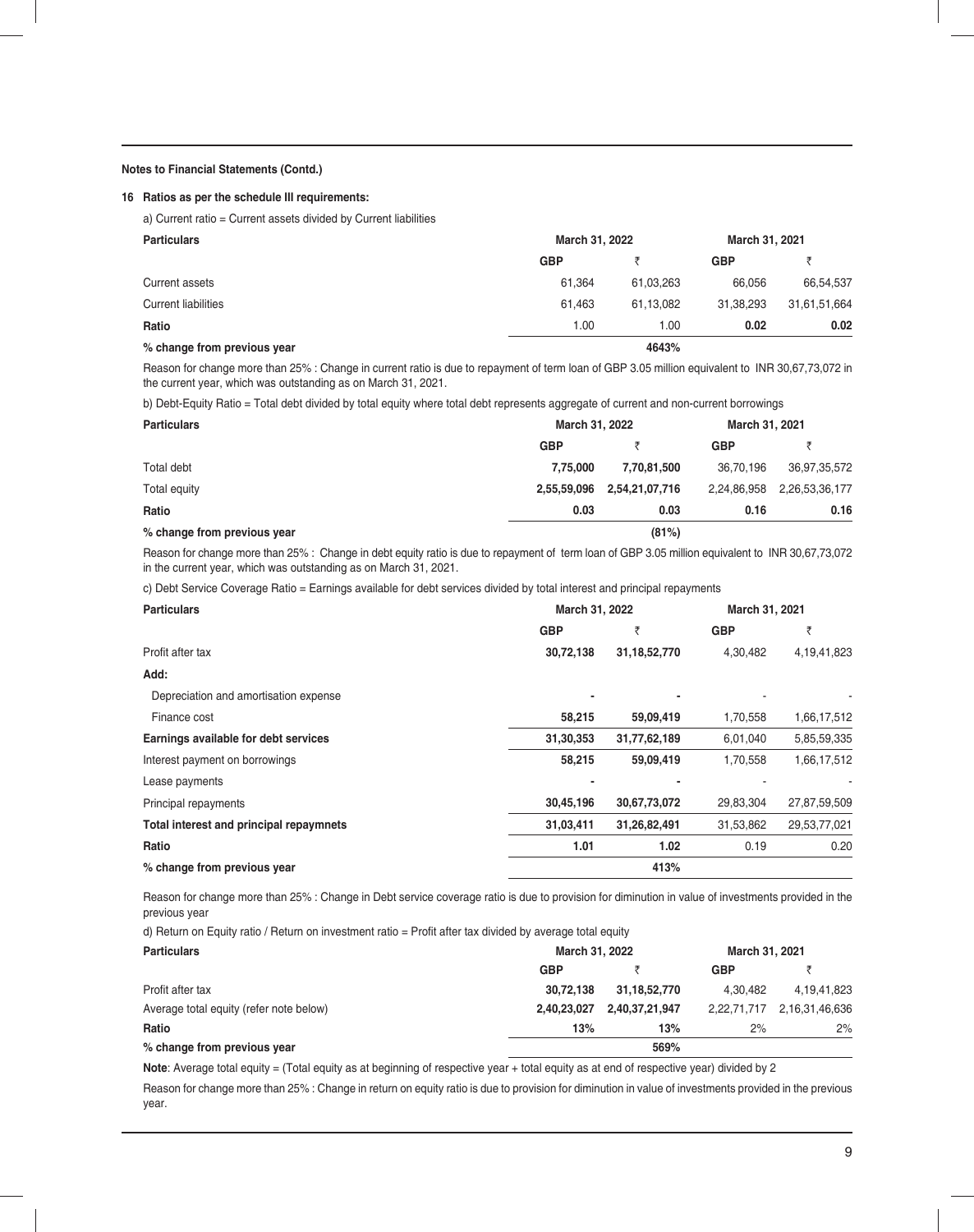#### **Notes to Financial Statements (Contd.)**

e) Return on Capital employed = Earnings before interest and taxes (EBIT) divided by capital employed

|                                                         | March 31, 2022 |                | March 31, 2021 |                |
|---------------------------------------------------------|----------------|----------------|----------------|----------------|
| <b>Particulars</b>                                      | <b>GBP</b>     |                | <b>GBP</b>     |                |
| Earnings before interest and taxes (refer note 1 below) | 31.30.353      | 31.77.62.189   | 6.01.040       | 5.85.59.335    |
| Capital employed (refer note 2 below)                   | 2.63.34.096    | 2,61,91,89,216 | 2,61,57,154    | 2,63,50,71,749 |
| Ratio                                                   | 12%            | 12%            | 2%             | 2%             |
| % change from previous year                             |                | 446%           |                |                |

Note:

1.  $EBIT = Profit before taxes + finance cost$ 

2. Capital employed = Total equity + total debt + deferred tax liabilities

Reason for change more than 25% : Change in Return on capital employed is due to provision for diminution in value of investments provided in previous year.

f) Inventory turnover ratio - Not Applicable

g) Trade receivables turnover ratio - Not Applicable

h) Trade payables turnover ratio - Not Applicable

i) Net capital turnover ratio - Not Applicable

j) Net profit ratio - Not Applicable

# **17 Related party disclosures**

# **Related Parties :**

#### **(I) Where Control exists:**

### **(A) Ultimate Holding Company**

(1) TVS Sundram Fasteners Private Limited,Chennai (From 4th February, 2022) (2) TV Sundram Iyengar & Sons Private Limited, Madurai (Till 3rd February, 2022)

#### **(B) Holding Company**

Sundram Fasteners Limited, Chennai

#### **(C) Subsidiary Companies:**

- 1. Cramlington Precision Forge Limited, Northumberland, United Kingdom
- 2. Sundram Fasteners (Zhejiang) Limited, People's Republic of China

#### **(II) Subsidiaries / Joint Ventures / Associates of Holding Company**

- 1. Sundram Fasteners Investments Ltd., Chennai,
- 2. TVS Upasana Ltd., Chennai,
- 3. Sundram Non-Conventional Energy Systems Ltd., Chennai,
- 4. Sunfast TVS Ltd, Chennai.
- 5. TVS Next Ltd., Chennai.
- 6. TVS Engineering Ltd., Chennai.
- 7. Sundram International Inc, Michigan, USA.
- 8. TVS Next Inc., Michigan, USA (Subsidiary of TVS Next Limited).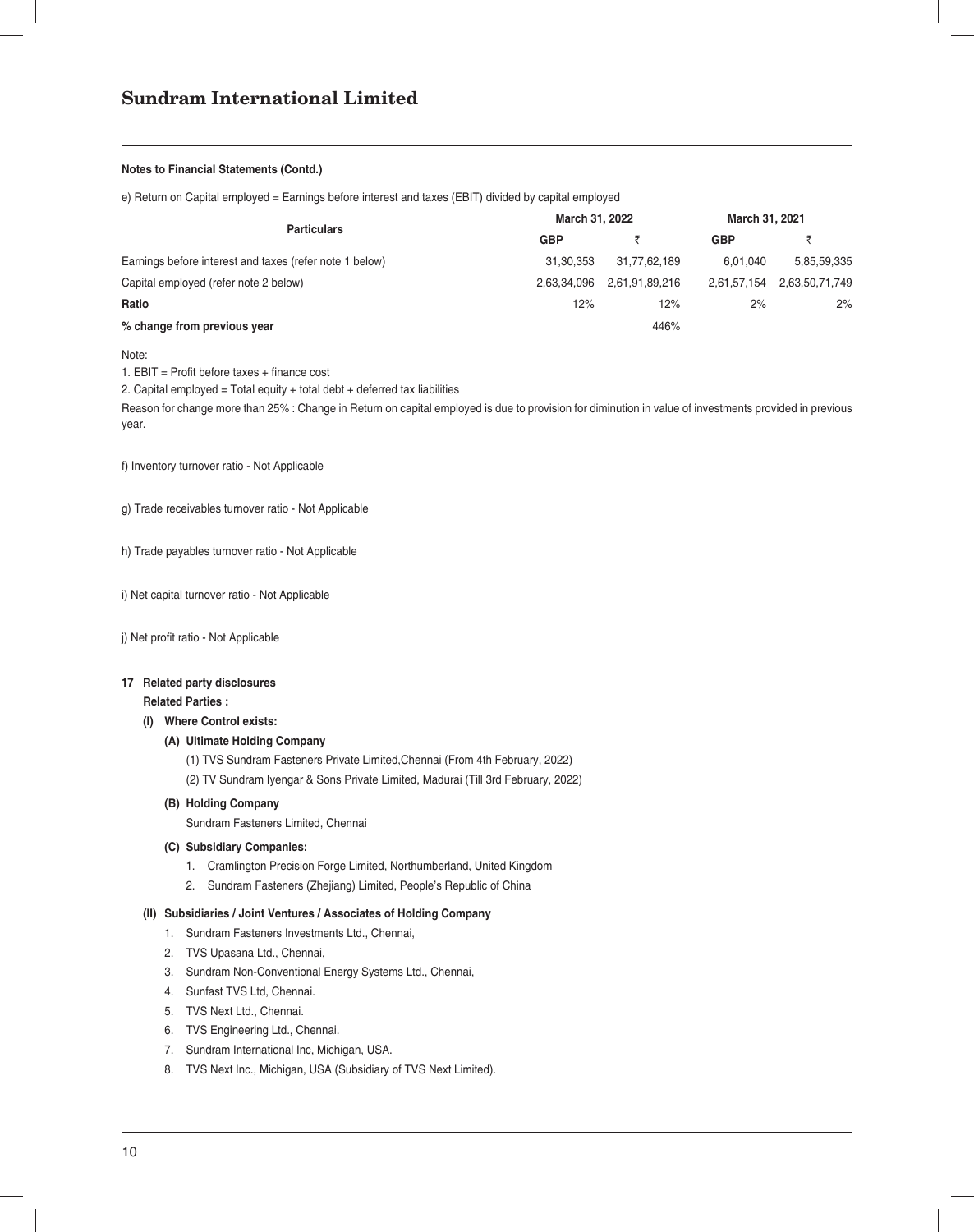# **TRANSLATED FINANCIAL STATEMENTS**

# **Notes to Financial Statements (Contd.)**

# **(III) Transactions with related parties referred in (I) and (II) above, in ordinary course of business:**

| Nature of transaction                               |            | <b>Ultimate Holding Company</b> |            | <b>Holding Company</b> |               | <b>Subsidiary Companies</b> |
|-----------------------------------------------------|------------|---------------------------------|------------|------------------------|---------------|-----------------------------|
|                                                     | <b>GBP</b> | ₹                               | <b>GBP</b> | ₹                      | <b>GBP</b>    | ₹                           |
| <b>Finance</b>                                      |            |                                 |            |                        |               |                             |
| Interest receivable on Inter Corporate Deposit Paid |            |                                 |            |                        | 18,044        | 1,831,638                   |
|                                                     | ٠          |                                 |            |                        | (14, 783)     | (1,440,308)                 |
| Interest payable on Debenture issued                |            |                                 | 18,430     | 1,870,857              |               |                             |
|                                                     |            |                                 | (15, 398)  | (1,500,227)            |               |                             |
| Interest expense                                    | ٠          |                                 |            |                        | 4,400         | 446,644                     |
|                                                     |            |                                 |            |                        |               |                             |
| Dividend Received                                   |            |                                 |            |                        | 3,084,981     | 313,156,435                 |
|                                                     |            |                                 |            |                        | (3, 186, 525) | (310,463,128)               |
| <b>Outstanding balances</b>                         |            |                                 |            |                        |               |                             |
| Due to the Company                                  |            |                                 |            |                        | 805,291       | 80,094,238                  |
|                                                     |            |                                 |            |                        | (637, 247)    | (64, 196, 263)              |
| Due by the Company                                  |            |                                 | 833,383    | 82,888,245             |               |                             |
|                                                     |            |                                 | (664, 952) | (66, 987, 264)         |               |                             |

(Previous year figures are in brackets)